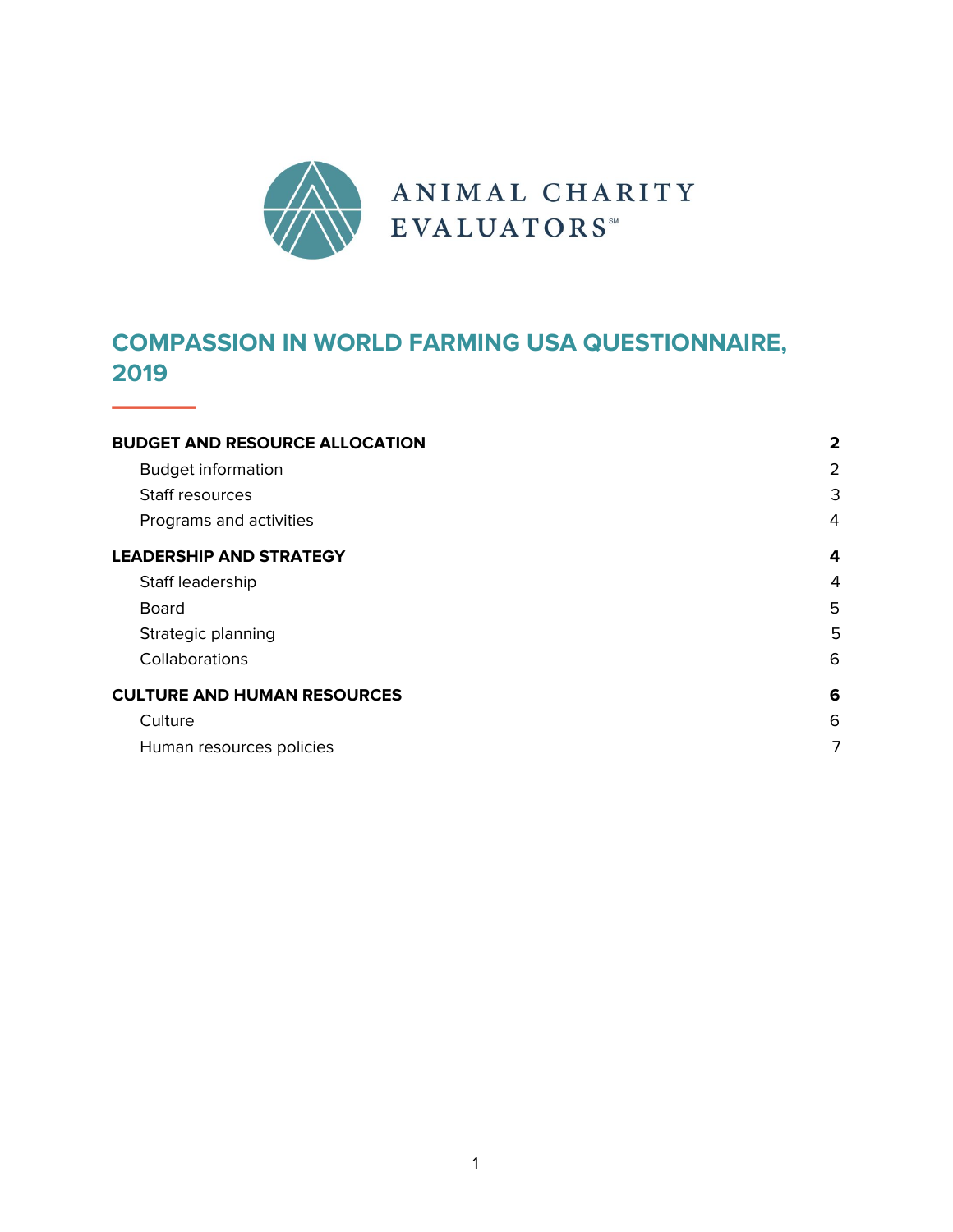# <span id="page-1-0"></span>**BUDGET AND RESOURCE ALLOCATION**

<span id="page-1-1"></span>Budget information

**———**

**1.1** 丨**What were your charity's total expenditures in 2018?** \$1,270,914

**1.2** 丨**What were your charity's total expenditures in the first six months of 2019?** \$304,997

**1.3** 丨**What was your charity's total revenue in 2018?**

\$1,543,408

**1.4** 丨**What was your charity's total revenue in the first six months of 2019?** \$171,498

**1.5** 丨**What were your charity's other assets in 2018?**

\$1,581,333 (interpreted as reserves)

**1.6** 丨**What were your charity's other assets in the first six months of 2019?** \$1,464,938

**1.7** 丨**Did your charity receive any large ( >20% of its budget) grants in the past two years?**

Compassion USA receives \$500k from one foundation in 2017/2018, 2018/2019, and for a third year in 2019/2020, per the terms of the grant.

**1.8** 丨**If your charity receives any restricted donations, approximately how much did it receive in the past year, and what programs did that support?**

Compassion USA has received grants restricted to our 25X25 program (Eat Plants.For a Change) and our fish programs. In the past year, we received approximately \$125,000 and \$50,000 respectively for these programs.

**1.9** 丨**If your charity has any revenue-generating programs, how much revenue did they generate in 2018 and the first six months of 2019?**

We do not have revenue-generating programs beyond traditional fundraising.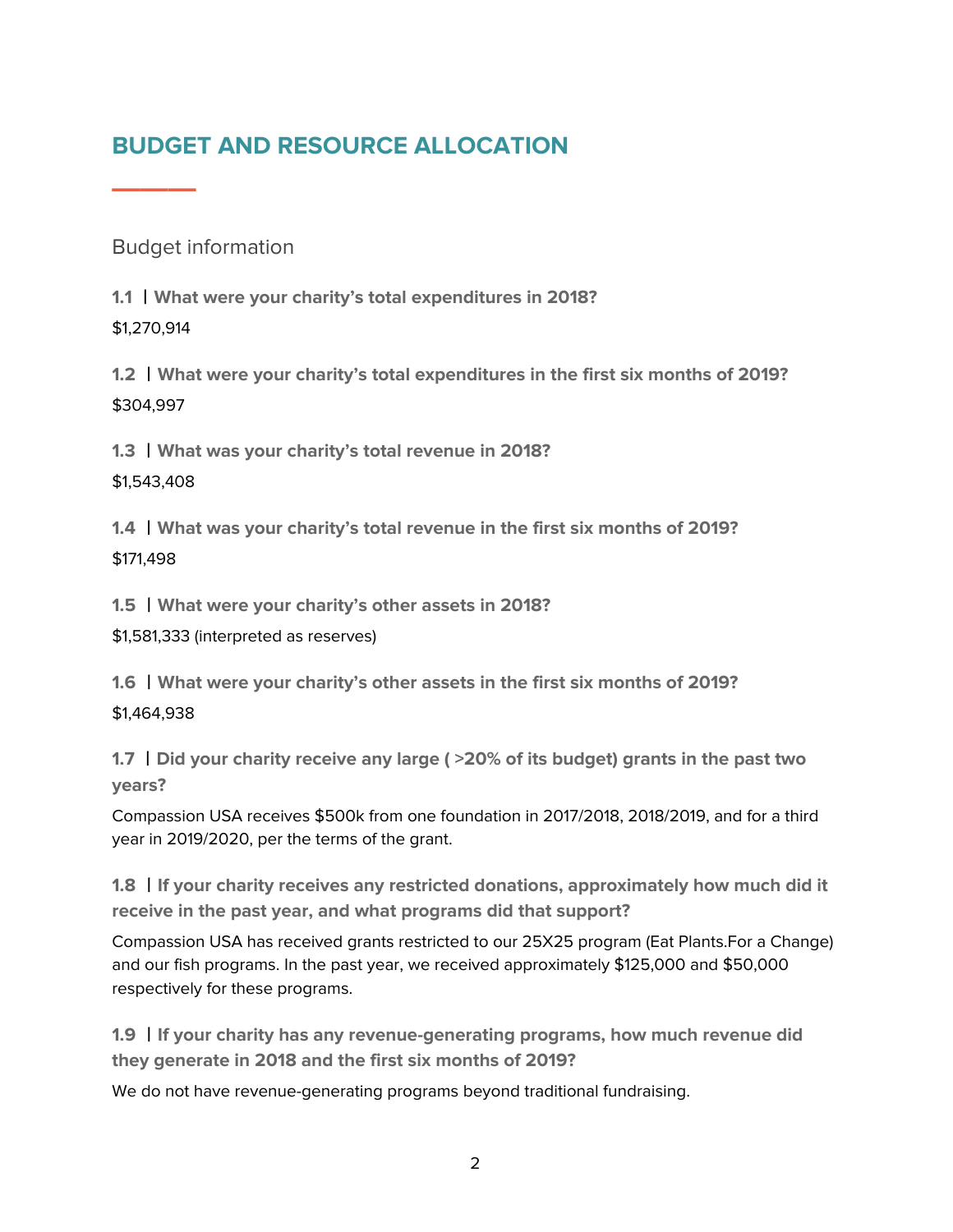**1.10** 丨**Did you set a fundraising goal for last year? If so, did you meet it?**

We did set a fundraising goal and we did meet it.

**1.11** 丨**Do you expect your funding situation in the coming year to differ significantly from the situation in the past few years? If so, how?**

We expect our funding to increase. We have been expanding our reach through public engagement which has resulted in an increase in individual donations. With regard to major gifts/foundations, our 25X25 work has garnered interest from a new pool of donors. We are also actively working on meeting and working with new donors.

**1.12** 丨**(Optional): Is there anything else you'd like us to know about your charity's funding situation?**

Please note that throughout our responses, 2018 will refer to our 2018–19 financial year (1 April 2018 – 31 March 2019). Because of the timing of our financial year(s), questions about the first six months of 2019 will refer to Quarter 1 2019/20 (i.e. April – June 2019).

<span id="page-2-0"></span>Staff resources

**1.13** 丨**How many full-time staff are currently employed by your organization?** 14

**1.14** 丨**How many part-time staff are currently employed by your organization?** 1

**1.15** 丨**How many paid interns are currently working with your organization? (Please provide estimates for average number of working hours per week, if possible.)** 1, approximately 15 hours per week

**1.16** 丨**How many unpaid interns or other volunteers are currently working with your organization? (Please provide estimates for average number of working hours per week, if possible.)**

 $\Omega$ 

**1.17** 丨**(Optional): Is there anything else you'd like us to know about your charity's staff and volunteers?**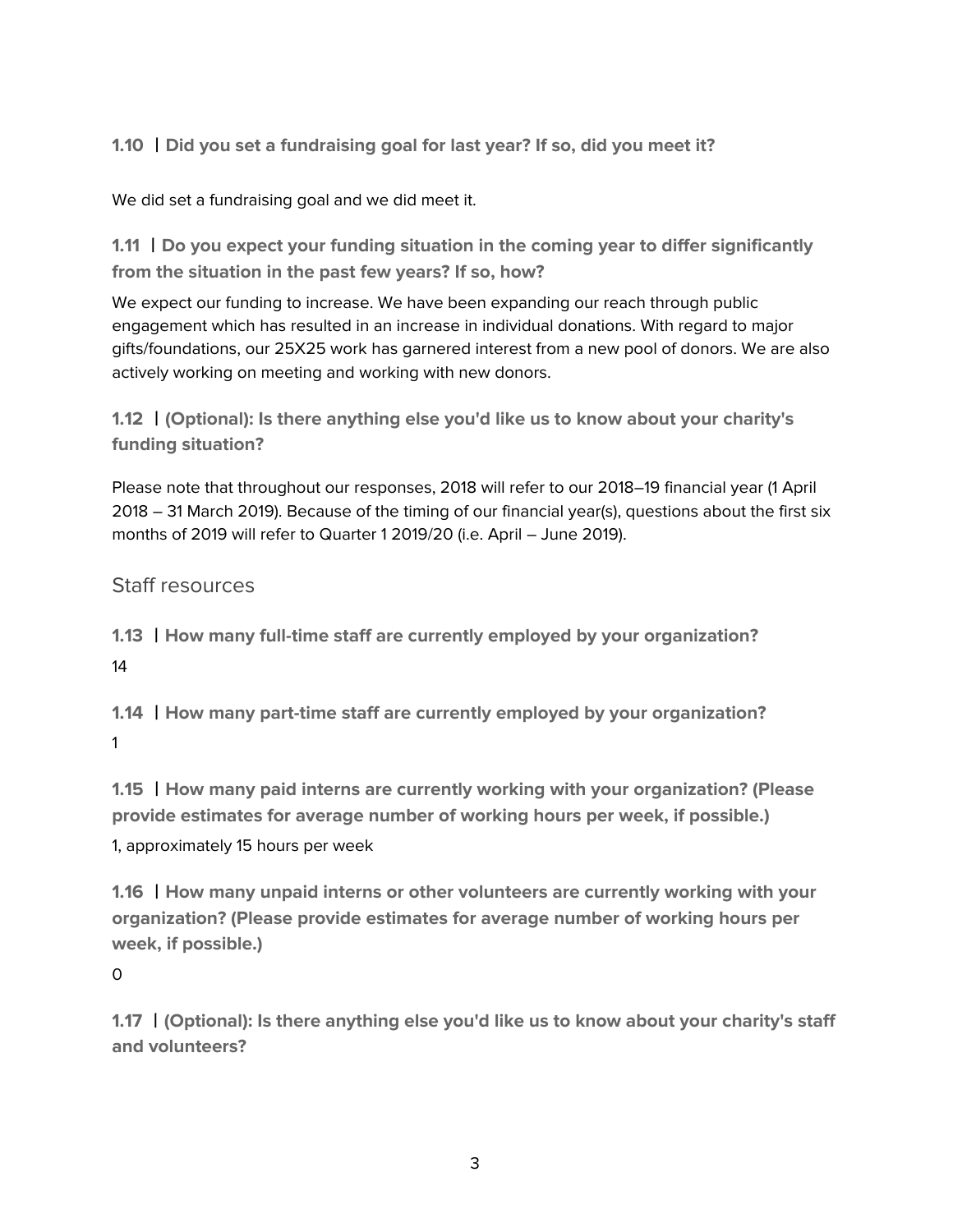<span id="page-3-0"></span>Programs and activities

**1.18** 丨**Which programs/interventions does your charity employ, \*investing at least 10% of its annual budget and/or staff time\*? 1**

- Animal welfare or vegan food labeling
- Media campaigns
- Obtaining corporate commitments to higher welfare
- Obtaining institutional commitments to meat reduction

**1.19**丨**(Optional): Is there anything else you'd like us to know about your charity's programs?**

We do many of the items listed above, just not to the level of 10% of budget/time, i.e. legislative advocacy, veg cooking videos, plant-based product legal advocacy, event organizing, etc.

# <span id="page-3-1"></span>**LEADERSHIP AND STRATEGY**

<span id="page-3-2"></span>Staff leadership

**———**

**2.1** 丨**Please identify 1–5 key members of your organization's leadership team. You may wish to include only the President/Executive Director, or you may wish to include department directors and/or country directors. Below, for each leader, please list: (1) their name, (2) their role, (3) the number of years they've been with your organization, and OPTIONALLY (4) a brief description of their leadership style.**

- 1. Rachel Dreskin, Executive Director, has been at Compassion USA for almost 6 years. She worked as the US Head of Food Business before taking the helm as the Executive Director in the fall of 2018. As Executive Director, she oversees all operations for Compassion USA, and does so in a manner that is decisive and authoritative but also welcomes collaboration and perspective from other members of the team in a warm, thoughtful, and intelligent manner.
- 2. David Soleil, U.S. Head of Operations. David has been at Compassion USA for 3 years. David takes a welcoming approach in his leadership style; he is someone you can always feel comfortable coming to about any operational questions, knowing that he will answer them in an informed and helpful manner.

<sup>1</sup> This question was initially presented with multiple-choice options. Charities were able to select as many options as they wanted and write in additional responses. Here, we only present the responses they selected and/or added; this is not a complete list of the options that charities were given.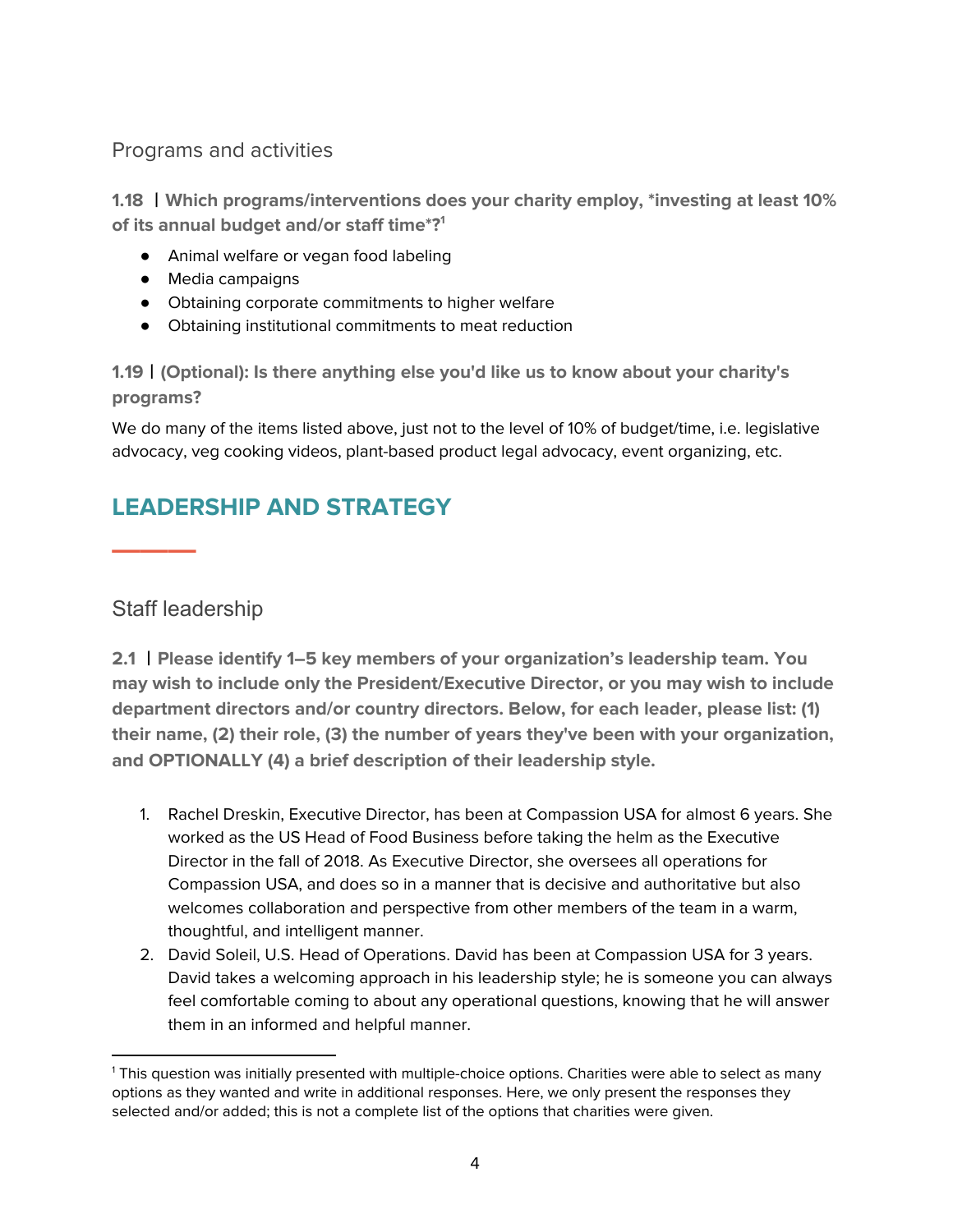- 3. Nina Farley, Head of Public Engagement. Nina has been with Compassion USA for 5 years. Her leadership style exhibits kindness when working with others while being able to delegate exceptionally well. She also exudes knowledge in her field alongside an outstanding work ethic.
- 4. Cynthia von Schlichten, U.S. Partnerships Manager. She has been at Compassion USA for 1 and a half years. Cynthia values and stresses an open-door policy in her leadership style. She wants individuals to feel comfortable asking questions about any concerns or issues they are having. At the same time, she conveys expertise in her field and is comfortable delegating tasks.
- 5. Jeff Doyle, Head of U.S. Food Business. Jeff has been at Compassion USA for 7 months. In the short time he has been with the organization, Jeff exhibits a leadership style that makes him very approachable, while at the same time very knowledgeable and passionate about his work.

### <span id="page-4-0"></span>Board

**2.2** 丨**Please provide a list of board members and brief descriptions of their occupations or backgrounds (job titles/industries or links to LinkedIn are sufficient). If this information is available online, feel free to simply provide a link.**

- 1. Philip Lymbery <https://www.ciwf.org.uk/about-us/our-staff/philip-lymbery/>
- 2. Aoife Junor <https://www.linkedin.com/in/aoife-junor-58168642/?originalSubdomain=uk>
- 3. Kathryn Flanagan <https://www.linkedin.com/in/kathryn-flanagan-2b22772/>
- 4. Brooke Schooley As a Managing Director in Citi's Investment Banking division, Brooke Schooley advised Fortune 100 industrial clients on financing and mergers and acquisitions, chaired the Analyst Compensation and Promotion Committee and served on the Investment Banking Compensation Committee. After leaving Citi in 2008, Brooke founded the 7th Avenue South Alliance, a Greenwich Village neighborhood non-profit of which she remains Board Chair, earned a Master's Degree in Agricultural Economics and pursued a professional opera career, performing most recently with Delaware Valley Opera. She serves on the boards of Boston Midsummer Opera, 7th Avenue South Alliance, Cantata Profana, Compassion in World Farming US and Friends of the Coleman Station Historic District. She lives in Greenwich Village and Millerton, NY with her husband, David Head.
- 5. Lyn Devon <https://www.lyndevon.com/>

### <span id="page-4-1"></span>Strategic planning

#### **2.3**丨**Does your organization have a strategic plan?**

Yes.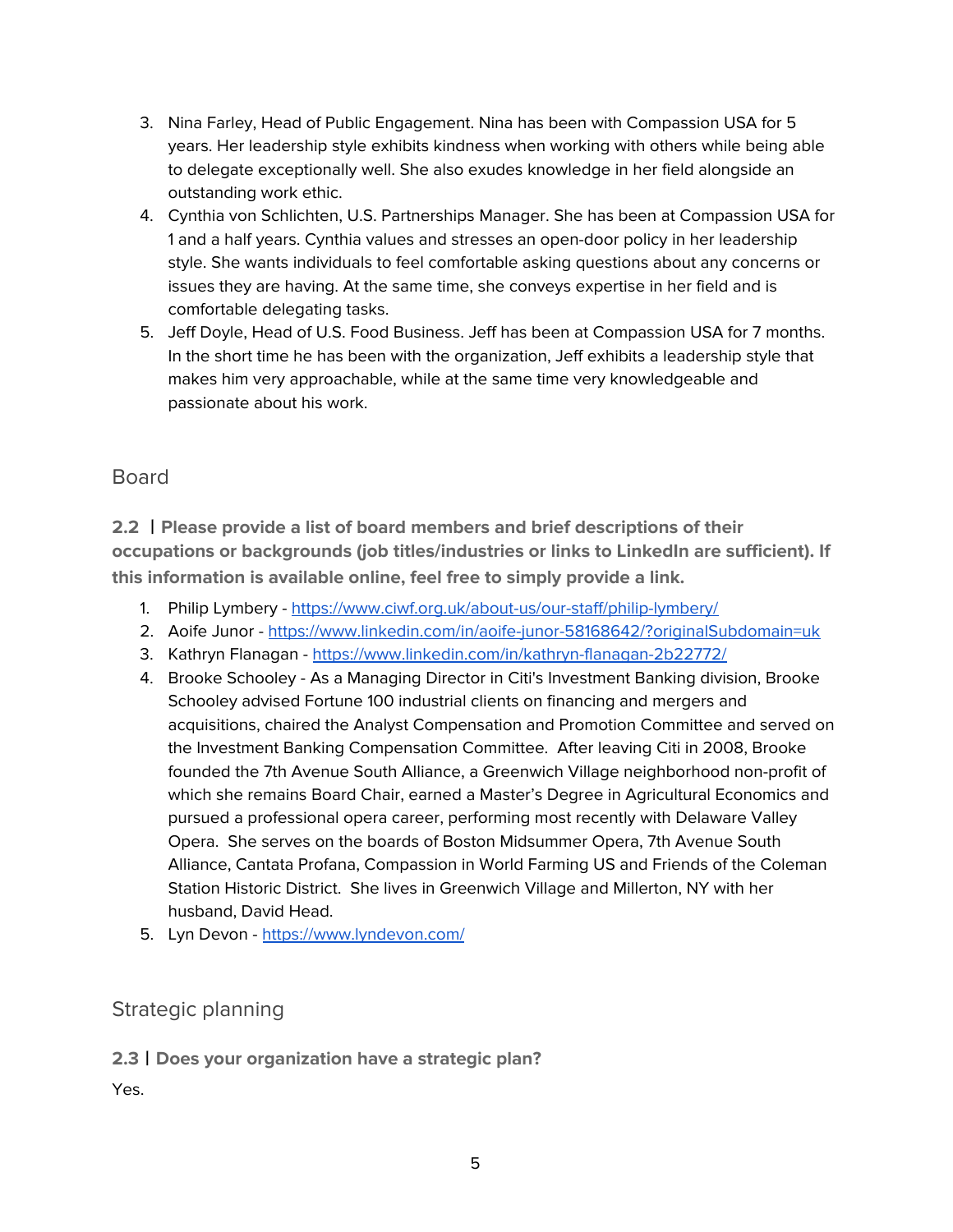**2.4**丨**If your organization has a strategic plan, please provide a link here or email it to us.**

We will email it to you.

**2.5**丨**As an organization, what are your most important goals for the coming year? If we've previously evaluated your organization, have your goals changed since then?**

Our goals for the year include a focus on expanding our compliance work as well as organizational sustainability. Details of this are outlined in the strategic plan.

When we were evaluated two years ago, our organization was half of the size that it is now. Our decision and ultimate ability to expand the team has allowed us to expand our work to include increased company outreach, increased public engagement, increased collaboration with other organizations, and an increased focus on compliance. We understand that a commitment a food company might make voluntarily or as is now required by law with regard to higher welfare is meaningless if not upheld and that is why we are laser focused on compliance work.

### <span id="page-5-0"></span>**Collaborations**

**2.6**丨**Is your organization engaged in collaborations with other advocates or advocacy groups? If so, which ones?**

Compassion USA has worked with MFA, AE, THL, ASPCA, WAP, HSUS and COK.

**2.7**丨**In the past three years, has your organization worked with any external advisors or consultants? Please provide details.**

We work with a pro bono law office that helps us with legal matters that may arise. We also enlist the services of various public engagement professionals such as social media influencers, graphic designers, web designers, etc. We have also used market researchers and filmmakers.

## <span id="page-5-1"></span>**CULTURE AND HUMAN RESOURCES**

#### <span id="page-5-2"></span>**Culture**

**———**

**3.1** 丨**Do you have a workplace code of ethics or a similar document that clearly outlines expectations for employee behavior?**

Yes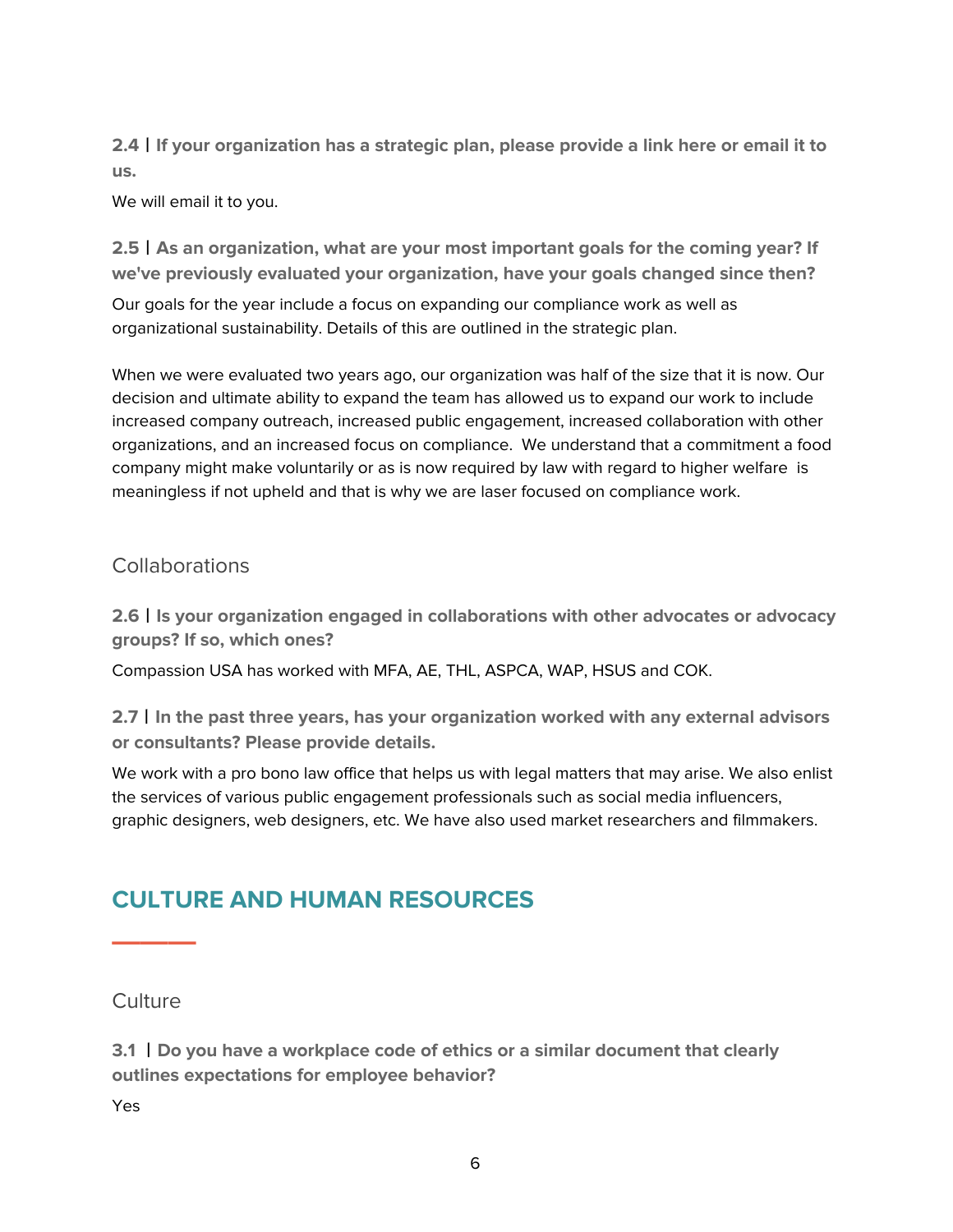**3.2** 丨**Do you regularly interview staff or conduct surveys to learn about staff morale and work climate?**

Yes

**3.3** 丨**(How) do you integrate and encourage diversity practices within your recruitment and hiring process?**

First, we work with our hiring managers to ensure that there is compliance with CIWF policies and current laws regarding discrimination in hiring practices. Our staff is also trained regarding the UK Equality Act of 2010 which sets a higher bar for compliance and encompasses more protected identities than US law. Second, we are currently developing a comprehensive DEI plan for the organization that includes recruitment and hiring practices.

<span id="page-6-0"></span>Human resources policies

**3.4** 丨**How much time and funding is allocated for the professional development of staff?**

We currently have a budget of \$8,000 allocated for current staff.

**3.5** 丨**Do you offer a health care plan or a healthcare reimbursement account?**

Yes. A health reimbursement account.

**3.6** 丨**How many days of paid time off, sick days, and personal leave do you offer full-time employees per year?**

25 days paid vacation and 4 weeks paid sick leave per fiscal year.

**3.7** 丨**List of HR policies 2**

- Regularly scheduled performance evaluations
- All positions have clearly defined essential functions with written job descriptions
- Staff salaries are determined by a formal compensation plan
- A written statement that your organization does not discriminate on the basis of race, sexual orientation, disability status, or other characteristics
- A written statement supporting gender equity and/or discouraging sexual harassment
- A simple and transparent written procedure for filing complaints
- Mandatory reporting of harassment or discrimination through all levels of the managerial chain, up to and including the board of directors
- Explicit protocols for addressing concerns or allegations of harassment or discrimination

<sup>&</sup>lt;sup>2</sup> This question was initially presented with multiple choice options. Charities were able to select as many options as they wanted and write in additional responses. Here, we only present the responses they selected and/or added; this is not a complete list of the options that charities were given.